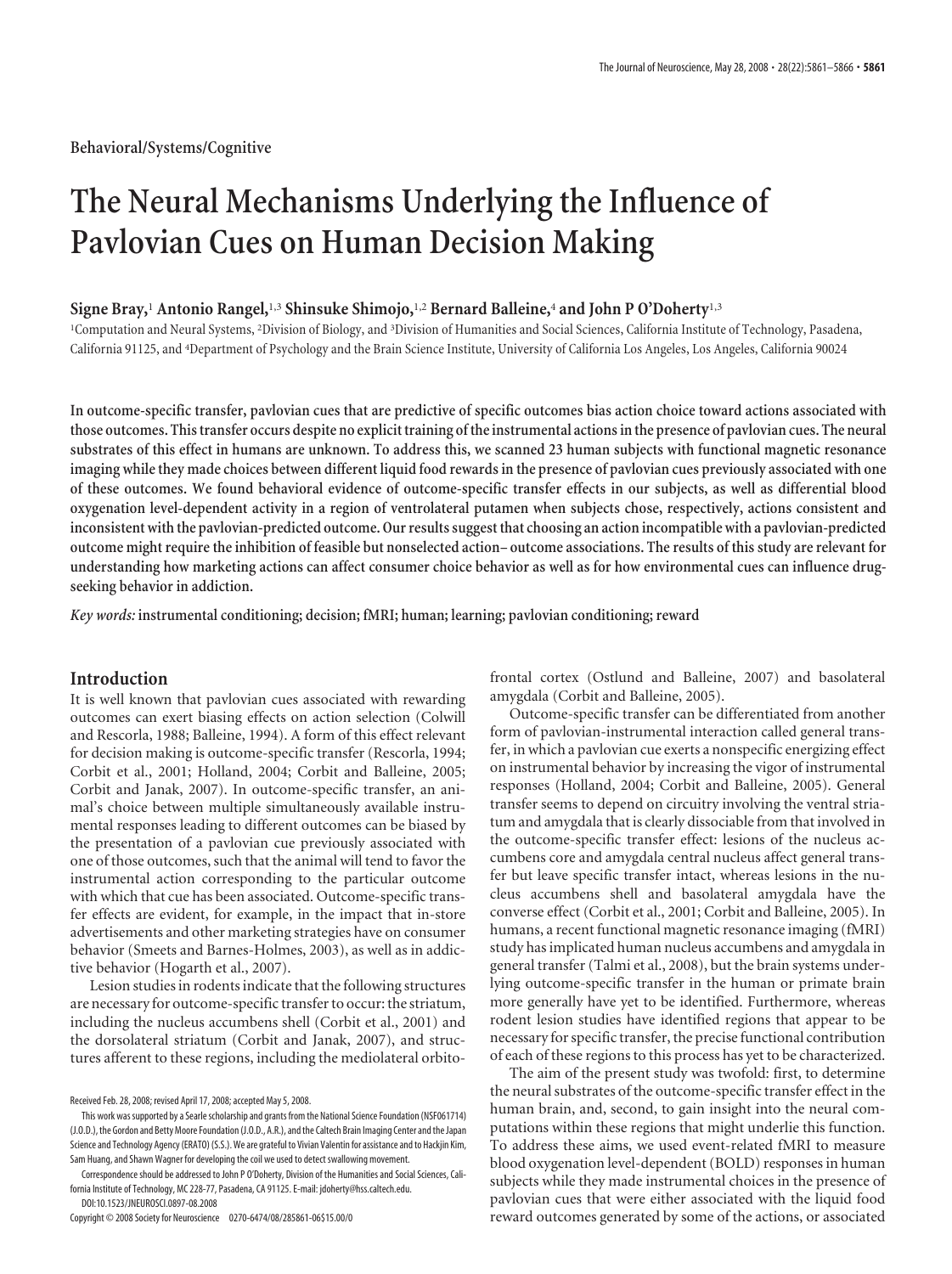with an affectively neutral (control) outcome. On the basis of the animal studies, we focused our analysis on the striatum, particularly its ventral aspect, including the nucleus accumbens and adjacent ventral putamen. We also tested for outcome-specific transfer effects in the amygdala.

## **Materials and Methods**

#### *Subjects*

Twenty-three healthy, right-handed subjects participated in this study (six females), ranging in age from 18 to 40 (mean  $24 \pm 5.3$  SD). One additional subject did not complete the study and was not included in the analysis. All subjects gave informed consent and the study was approved by the Caltech Institutional Review Board.

#### *Stimuli*

Visual stimuli were presented via a projector positioned at the back of the room. Subjects viewed a reflection of the projected image (800  $\times$  600 pixels) in a mirror attached to the scanner head coil. The food rewards were delivered by means of four separate electronic syringe pumps (one for each liquid) positioned in the scanner control room. For each rewarded trial, these pumps pushed 0.6 ml of liquid to the subject's mouth via  $\sim$  10 m long polyethylene plastic tubes, the other end of which were held between the subject's lips like a straw while they lay supine in the scanner. Stimulus presentation and response recording were controlled with the Cogent 2000 Matlab (Mathworks) toolbox.

#### *Behavioral procedures*

During both the pavlovian and instrumental training subjects were explicitly asked to learn the cue– outcome and action– outcome relationships. All four training and test sessions described below were performed in the scanner.

*Pavlovian training.* Pavlovian training consisted of the presentation of associations between simple geometrical visual stimuli (Fig. 1*a*) and one of four liquid outcomes, three of which were rewarding [chocolate milk (Hershey's, distributed by Dean National Brand Group), cola (Coca-Cola), and orange juice (Trader Joe's)] and an affectively neutral tasteless control solution, which consisted of the main ionic components of human saliva (25 mM KCl and 2.5 mM NaHCO3) (Fig. 1*a*). Cues were presented at the center of the screen for 1.75 s, and then 3 s after cue offset rewards were delivered with a probability of 50%. The intertrial interval varied uniformly between 1 and 5 s.

*Instrumental training.* During instrumental training trials, subjects were asked to choose between two button-press actions. Four gray squares at the bottom of the screen corresponded to the four buttons on a response box (Current Designs) that the subjects held in their right hand. Specific actions were made available for selection when the corresponding squares changed color from gray to brown, two at a time. As in the pavlovian trials, the response cues appeared for 1.75 s. Subjects were asked to make a choice during this time. The choice was followed bya3s delay before the outcome associated with the chosen action was delivered on 50% of trials (Fig. 1*b*). The intertrial interval varied uniformly between 1 and 5 s. Responses on each button earned distinct outcomes: two of the buttons led to rewarding outcomes (for example, orange juice and chocolate milk), and two led to the neutral outcome. Therefore, during pavlovian training, subjects experienced four different outcomes, whereas in the instrumental trials they experienced only three.

*Training schedule.* The first training session consisted entirely of pavlovian trials, 10 of each type for a total of 40 trials and a duration of  $\sim$  6 min (Table 1). The second training session consisted entirely of instrumental trials, six of each type for a total of 36 trials and a duration of  $\sim$  5 min. In the first two sessions, pavlovian and instrumental trials were presented separately to enhance learning of the respective associations. In the third session, pavlovian and instrumental trials were randomly intermixed, 60 (15  $\times$  4) pavlovian trials and 60 (10  $\times$  6) instrumental trials, for a duration of  $\sim$  18 min. Before training and after each session, subjects rated the pleasantness of the stimuli as described below.

*Outcome-specific transfer.*After the three training sessions subjects performed a series of transfer trials. During transfer trials one of the pavlovian cues was presented simultaneously with the instrumental cues (Fig.

#### **Table 1. Trial composition for training and transfer sessions**

| Phase<br>1     | Number of<br>presentations<br>$10\,$ | Cues            |                |                |         |    |
|----------------|--------------------------------------|-----------------|----------------|----------------|---------|----|
|                |                                      | Pavlovian<br>S1 | Instrumental   |                | Outcome |    |
|                |                                      |                 |                |                | 01      |    |
|                |                                      | S <sub>2</sub>  |                |                | 02      |    |
|                |                                      | S3              |                |                | 03      |    |
|                |                                      | S4              |                |                | 0N      |    |
| $\overline{2}$ | 6                                    |                 | R <sub>1</sub> | R <sub>2</sub> | 01      | 02 |
|                |                                      |                 | R <sub>1</sub> | R <sub>3</sub> | 01      | 0N |
|                |                                      |                 | R <sub>1</sub> | R4             | 01      | 0N |
|                |                                      |                 | R <sub>2</sub> | R <sub>3</sub> | 02      | 0N |
|                |                                      |                 | R <sub>2</sub> | R4             | 02      | 0N |
|                |                                      |                 | R <sub>3</sub> | R4             | 0N      | 0N |
| 3              | 10                                   | S1              |                |                | 01      |    |
|                |                                      | S <sub>2</sub>  |                |                | 02      |    |
|                |                                      | S <sub>3</sub>  |                |                | 03      |    |
|                |                                      | S4              |                |                | 0N      |    |
|                | 15                                   |                 | R <sub>1</sub> | R <sub>2</sub> | 01      | 02 |
|                |                                      |                 | R <sub>1</sub> | R <sub>3</sub> | 01      | 0N |
|                |                                      |                 | R <sub>1</sub> | R4             | 01      | 0N |
|                |                                      |                 | R <sub>2</sub> | R <sub>3</sub> | 02      | 0N |
|                |                                      |                 | R <sub>2</sub> | R4             | 02      | 0N |
|                |                                      |                 | R <sub>3</sub> | R4             | 0N      | 0N |
| 4              | 25                                   | S1              | R <sub>1</sub> | R <sub>2</sub> |         |    |
|                |                                      | S <sub>2</sub>  | R1             | R <sub>2</sub> |         |    |
|                |                                      | S3              | R1             | R <sub>2</sub> |         |    |
|                |                                      | S4              | R1             | R <sub>2</sub> |         |    |
|                |                                      | S4              | R3             | R4             |         |    |

S1–S4, Visual cues; R1–R4, four button response actions; O1–O3, liquid rewards; ON, affectively neutral, tasteless control solution.

1*c*), and as in instrumental training, subjects were asked to choose between two available options. This phase was conducted in extinction, meaning that no outcomes were delivered. The reason for performing this phase in extinction was to allow assessment of the influence of the pavlovian cues on instrumental responding without the confounding effects of the outcomes themselves. Testing for outcome-specific effects in extinction is standard in animal learning studies of this phenomenon (Rescorla, 1994; Blundell et al., 2001; Corbit et al., 2001).

There were five different types of trials. Two of the trial types were designed to test for outcome-specific transfer effects. On these trials, subjects chose between actions associated with two particular reward outcomes, O1 and O2 (for example, orange juice and chocolate milk), whereas the concurrently presented pavlovian cue was associated with one of these specific outcomes. One of the specific trial types involved the pavlovian cue paired with outcome O1, and the other specific trial type involved the pavlovian cue paired with O2. Evidence for an outcomespecific transfer effect would be seen if the presence of the pavlovian cue biased choice toward the action associated with the same outcome as the pavlovian cue. In the subsequent analysis, we pooled over both of the specific trial types, but differentiated between trials in which subjects made choices compatible with the pavlovian outcome from those trials in which subjects made choices that were not compatible.

In a third "pavlovian reward control" trial type, subjects were again presented with the choice between two reward outcomes (O1 and O2), but instead the pavlovian cue was previously associated with a different outcome (for example, cola), that was not compatible with either response option.

In the fourth "pavlovian neutral control" trial type, subjects were again presented with the choice between two reward outcomes (O1 and O2), but the pavlovian cue presented this time was that associated with the affectively neutral outcome.

In the final "neutral choice control" trial type, subjects made choices between actions associated with the affectively neutral outcome, in the presence of a pavlovian cue also associated with a neutral outcome. This last trial type was intended to be a baseline condition for choosing between two options in the presence of a visual cue but in the absence of predicted rewards. Each type of trial was presented 25 times, for a total of 125 trials and a duration of  $\sim$  20 min.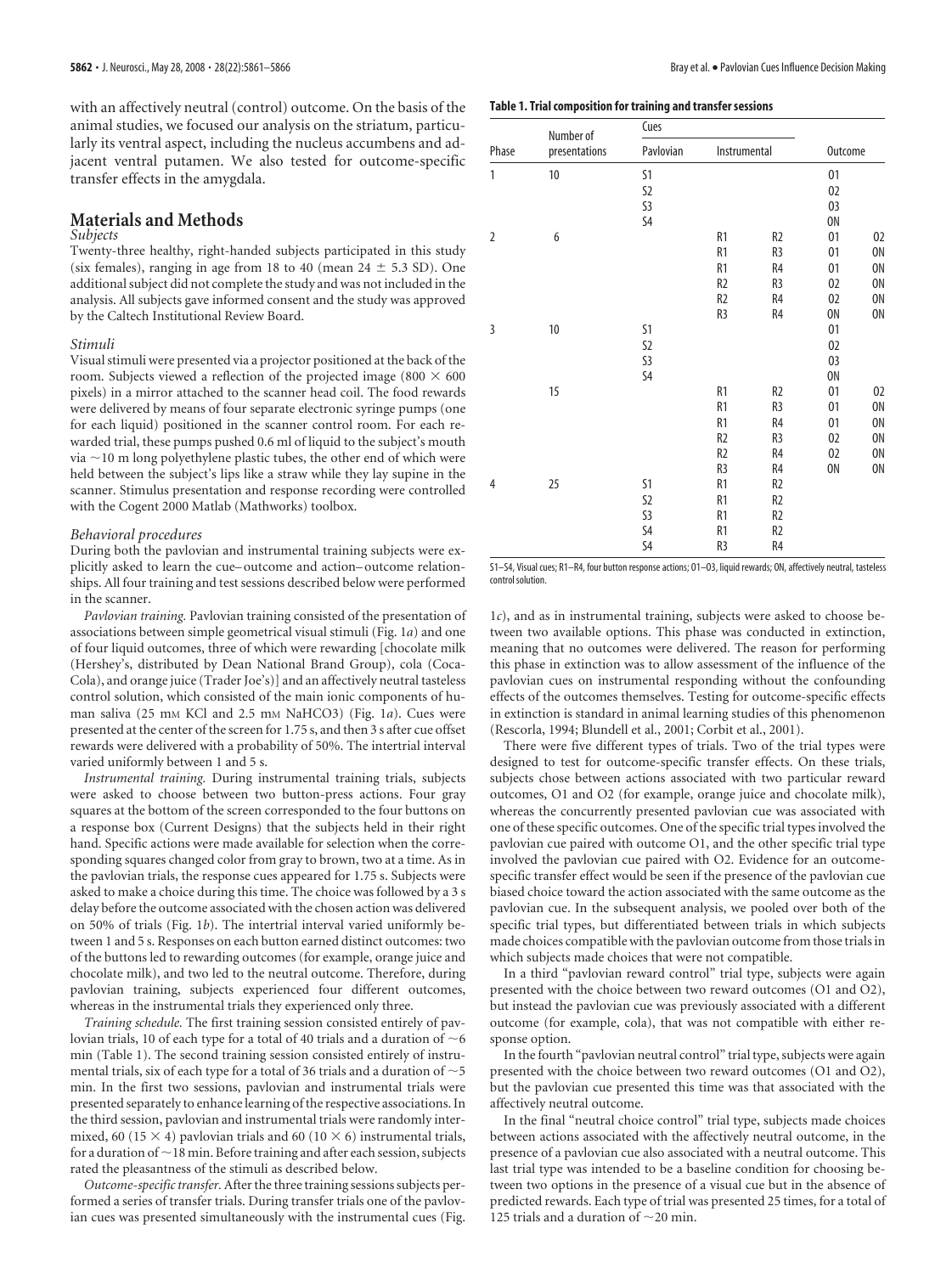

Figure 1. Illustration of the three different trial types in this study. *a*, Pavlovian trial. A visual shape stimulus was presented at the center of the screen for 1.75 s followed by a fixation cross for 3 s. The liquid outcome corresponding to the stimulus was then delivered with a probability of 50%. One second was allotted for consumption, and the interval between trials varied uniformly between 1 and 5 s. b, Instrumental trial. Two of the four squares at the bottom of the screen changed color from gray to brown for 1.75 s during which time subjects were instructed to push one of the buttons. The liquid outcome corresponding to their response was delivered after 3 s, with a probability of 50%. One second was allotted for consumption, and the interval between trials varied uniformly between 1 and 5 s.*c*, Transfer trial. A visual shape stimulus was presented simultaneously with two squares changing color. Subjects were instructed to press one of the corresponding buttons. Timing was similar to the pavlovian and instrumental trials; however, no outcomes were delivered during these trials.

#### *Behavioral measures*

*Reaction times.* Reaction times to choices were recorded both during the learning trials and the transfer test trials; these can be used as an online measure of learning (O'Doherty et al., 2006).

*Pupillary dilation.* Pupil diameter was continuously measured during scanning using an Applied Science Laboratories MRI-compatible eyetracking system. Pupil reflex amplitude has been shown to be modulated by arousal level and can thus be used as an index of conditioning (Bitsios et al., 2004).

*Affective evaluations of stimuli.* Before the start of the training procedure, and after each scanning session, we asked subjects to rate the pleasantness of the shape images and the liquid outcomes. Within each category, stimuli were presented in random order and subjects reported their evaluation by moving a cursor along a scale from  $-5$  to  $+5$ .

*Swallowing motion.* A motion-sensitive inductive coil was positioned on top of the subjects' throat using a Velcro strap around the neck. This measured the motion of the subjects' throat during swallowing. The time course derived from this measure was used as a regressor of no interest in the fMRI data analysis. We do not have recordings for one subject who found the coil uncomfortable.

#### *fMRI scanning procedure*

fMRI data were acquired on a Siemens 3T TRIO MRI scanner; BOLD contrast was measured with gradient echo T2\*-weighted echo-planar images (EPIs). Imaging parameters were optimized to minimize signal dropout in medial ventral prefrontal and anterior ventral striatum: we used a tilted acquisition sequence at 30° to the anterior cingulate– posterior cingulate line (Deichmann et al., 2003), and an eight-channel phased array coil, which yields a  $\sim$  40% signal increase in this area over a standard coil. The first five volumes of each session were discarded to permit T1 equilibration. Other parameters were as follows: 36 slices, in-plane resolution,  $3 \times 3$  mm; slice thickness,  $3$  mm; repetition time, 2.25 s; echo time, 30 ms; field of view,  $192 \times 192$  mm. A T1-weighted structural image was also acquired for each subject, as well as a 49-slice EPI to improve coregistration.

#### *Imaging data processing and analysis*

Data were preprocessed using the SPM5 software package (http://www. fil.ion.ucl.ac.uk/spm/software/spm5/). Images were corrected for slice timing and spatially realigned to the first image from the first session. One of the 49-slice EPIs collected at the end of the experiment was used to improve coregistration and spatial normalization. The 36-slice EPIs were coregistered to a 49-slice EPI, which was in turn coregistered to the T1-weighted anatomical scan. The T1 image was segmented into white and gray matter, and the gray matter was coregistered and normalized to the template gray matter image distributed with SPM5 (in Montreal

Neurological Institute space). These parameters were subsequently applied to the T1 image itself as well as the set of 36-slice EPIs. Spatial smoothing was then applied to the 36-slice EPIs using a Gaussian kernel with a full width at half maximum of 8 mm.

Statistical analysis was performed using a general linear model (GLM). The transfer session was modeled separately from the three training sessions, and here we report results only from the transfer phase of the experiment. The GLM included regressors at the time of cue onset for five conditions: specific transfer when the option compatible with the pavlovian cue was chosen, specific transfer when the incompatible option was chosen, pavlovian reward control, pavlovian neutral control, and neutral choice control. We also included regressors at the time of expected outcome. Each regressor was modeled as an impulse function (0 s), and convolved with the canonical hemodynamic response function. Regressors of no interest included missed trials when no option was chosen, the six ongoing motion parameters

estimated during realignment, and motion caused by swallowing. The results from each subject were taken to the random effects level by applying *t* tests between contrast images to produce group statistical parametric maps.

### **Results**

# **Behavioral results**

*Results of pavlovian training*

Behavioral results indicate that the pavlovian stimulus– outcome associations were successfully learned. After each training session, subjects were asked to rate on a scale from  $-5$  to  $+5$  how pleasant they found each shape stimulus and each liquid. After training, subjects rated the stimuli associated with rewarding outcomes as significantly more pleasant than the stimulus associated with the neutral outcome (paired *t* test,  $t_{(22)} = -3.0840$ ;  $p <$ 0.01) (Fig. 2*a*). Pupil reflex amplitude also discriminated between reward and neutral conditions (Fig. 2*b*). In the 16 subjects who showed reliable amplitude changes in pupil diameter after cue presentation, the peak amplitude is significantly smaller for rewarded outcome trials, which indicates a higher degree of arousal when subjects saw reward predictive cues (paired *t* test,  $t_{(15)} = 2.4173$ ;  $p < 0.05$ ) (Bitsios et al., 2004; Seymour et al., 2007).

#### *Initial learning of instrumental associations*

Subjects' choice behavior in the instrumental trials indicated that the instrumental associations were acquired. During the final training session subjects were significantly more likely to choose the action delivering a reward outcome when the alternative action delivered the neutral solution (Fig. 2*c*) (one-sided paired *t* test,  $t_{(22)} = 1.8399; p < 0.05$ ).

#### *Outcome-selective transfer effects during test phase*

We found evidence for an outcome-specific transfer effect in subjects' choice behavior during the transfer test phase. During the transfer phase, subjects choose the compatible option on average 66% of the time; this is significantly higher than cue invariant responding which averages to 50% over the two outcome-specific conditions (paired *t* test,  $t_{(22)} = 3.6348$ ;  $p \le 0.005$ ). There were a total of 50 specific transfer trials for each subject and, separating these into five 10-trial bins, we found that there was neither a significant increase or decrease in choice allocation across time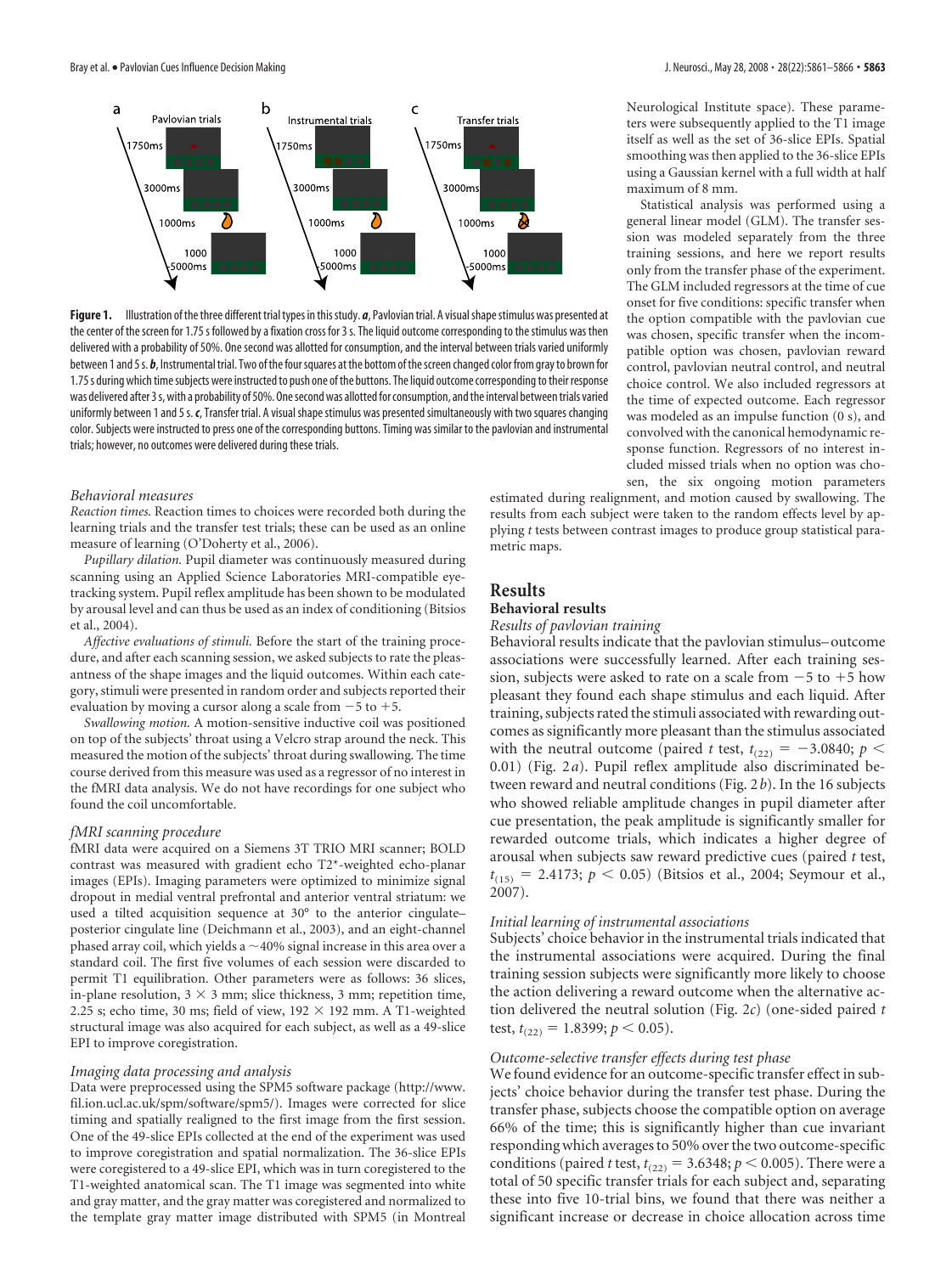

Figure 2. Behavior during training and test sessions. *a*, Mean pleasantness ratings for visual cue stimuli after the training sessions, plotted by outcome pairing. The cues paired with the neutral outcome were rated as significantly less pleasant than the cues paired with reward outcomes (paired *t* test,  $t_{(22)} = -3.0840; p < 0.01$ ). **b**, Pupil diameter in response to visual cues. The peak amplitude is significantly smaller for the cues paired with reward outcomes for the 16 subjects who showed reliable amplitude changes after cue presentation (paired*t* test,  $t_{(15)} = 2.4173$ ;  $p < 0.05$ ). *c*, Choice behavior during the second session of instrumental trials, above cue invariant responding (50%). Plotted are responses during trials in which subjects chose between a reward outcome and the neutral outcome. Subjects were significantly more likely to choose the action leading to the reward outcome (one-sided paired *t* test,  $t_{(22)}$  = 1.8399;  $p < 0.05$ ). *d*, Choice data binned into five 10-trial bins. There is no significant linear trend across the session (linear regression of the percentage of compatible choice allocation onto bin number,  $p = 0.239$ ). Error bars indicate SEM.

(Fig. 2*d*), indicating that the biasing effect of the pavlovian cues on choice persisted for the duration of the extinction test and did not attenuate.

#### **fMRI results**

To gain insight into the mechanisms underlying outcomespecific transfer in humans, we performed two analyses. First, we compared brain activity during trials assessing outcome-specific transfer when subjects chose the option compatible with the pavlovian cue to trials when they chose the incompatible option (one subject who never chose the incompatible cue was excluded from this analysis) (Fig. 3*a*). We found significant activation in the right ventrolateral putamen ( $t_{(21)} = 3.79$ ,  $p < 0.001$  uncorrected;  $x = 27, y = -3, z = -3$  extending posteriorly toward the pallidum ( $t_{(21)} = 3.81$ ,  $p < 0.001$  uncorrected;  $x = 24$ ,  $y = -18$ ,  $z =$ 0). The left pallidum also showed a peak at this threshold  $(t_{(21)} =$ 3.82,  $p < 0.001$  uncorrected;  $x = -27$ ,  $y = -15$ ,  $z = -3$ ). These were the only regions to meet our significance criterion in this contrast.

Second, we plotted the average parameter estimates taken from the general linear model estimates at the peak putamen voxel for each subject (Fig. 3*b*). We found that the difference between conditions was caused by a significant decrease in signal during the outcome-specific trials where the incompatible response was chosen, relative to the outcome-specific trials when the compatible response was chosen and to the other control conditions. In fact, activity in the compatible condition did not differ significantly from activity during any of the other control conditions (paired *t* tests,  $p > 0.05$ ) and, more generally, activity



**Figure 3.** Imaging results from the pavlovian-instrumental transfer (PIT) phase. *a*, fMRI results from the contrast comparing the outcome-specific transfer trials in which the action compatible with the pavlovian cue is selected to those in which the incompatible action is selected (red,  $p < 0.01$ ; yellow,  $p < 0.001$ ). At a threshold of  $p < 0.001$ , uncorrected, we find significant activation in the ventrolateral putamen ( $t_{(21)} = 3.79; p < 0.001$ , uncorrected;  $x =$  $27, y = -3, z = -3$ ) and bilateral pallidum ( $t_{(21)} = 3.81, p < 0.001$ , uncorrected,  $x = 24$ ,  $y = -18$ ,  $z = 0$ ; and  $t_{(21)} = 3.82$ ,  $p < 0.001$ , uncorrected,  $x = -27$ ,  $y = -15$ ,  $z = -3$ ). *b*, Parameter estimates from the peak putamen voxel for each subject for each of the five experimental conditions during the transfer phase [specific compatible (comp), specific incompatible (incomp), pavlovian reward (pav rew) control, pavlovian neutral (pav N) control, and neutral (N) choice control]. Parameter estimates in the specific compatible condition do not differ significantly from any condition other than specific incompatible (paired *t* tests,  $p > 0.05$ ). Error bars indicate SEM.

in the outcome-specific trials did not differ from the control conditions (paired *t* tests,  $p > 0.05$ ).

# **Discussion**

Our results provide insights into the neural mechanisms by which pavlovian cues can modulate choice between different instrumental courses of action, in humans. In outcome-specific transfer, subjects are more likely to choose an action that is associated with a particular outcome in the presence of a pavlovian cue that was previously associated with the presence of that outcome. We found neural correlates of outcome-specific transfer in a very circumscribed region of extended ventral striatum in the ventral caudolateral putamen. This region and an adjacent region of ventral pallidum were the only areas to meet our statistical criterion for significance.

These findings add to an accumulating body of evidence from human fMRI studies of a role for an extended region of ventral parts of putamen alongside the nucleus accumbens in functions related to reward-learning and prediction errors (O'Doherty et al., 2002, 2003; McClure et al., 2003) and now in interactions between pavlovian and instrumental conditioning. Such findings resonate with anatomical and histochemical studies in primates that indicate that ventral parts of putamen share many of the cytoarchitectonic characteristics of nucleus accumbens, as well as sharing similar inputs (Russchen et al., 1985; Selemon and Goldmanrakic, 1985; Fudge and Haber, 2002; Fudge et al., 2002).

The present findings do suggest, however, that different parts of the ventral striatum may contribute differentially to distinct forms of pavlovian-instrumental transfer in humans. This sug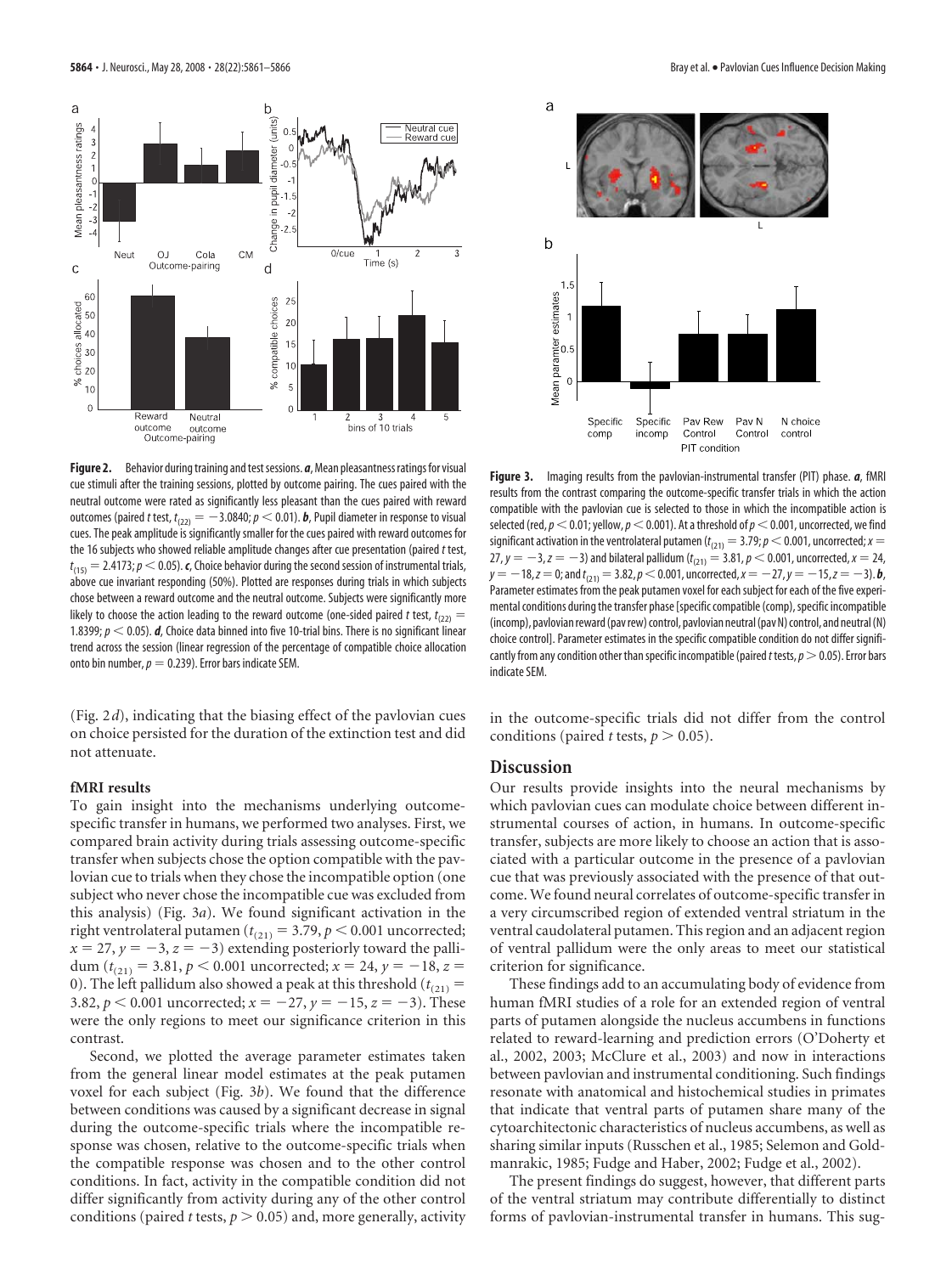gestion is based on a comparison of our finding that the ventrolateral putamen is involved in outcome-specific transfer in humans with the results of a previous study implicating nucleus accumbens in the general excitatory effects of pavlovian cues on instrumental performance (Talmi et al., 2008). It is well established that pavlovian cues can exert a general, nonspecific excitatory effect on the performance of instrumental actions (Estes, 1943, 1948; Rescorla and Solomon, 1967; Colwill and Rescorla, 1988; Rescorla, 1994; Holland, 2004), an effect that Talmi et al. (2008) demonstrated is mediated by activation of nucleus accumbens and of amygdala. In the context of the present study, these findings suggest that outcome-specific and general transfer may depend on quite distinct neural substrates in humans, mirroring clear double dissociations between the neural circuits known to be involved in implementing these effects in rodents (Corbit et al., 2001; Corbit and Balleine, 2005). Although the present study was not designed to assess the effects of general transfer, in future it will be important to compare and contrast outcome-specific and general transfer effects within the same fMRI study to provide a more direct test of the hypothesis that, as in rodents, outcome-specific and general transfer in humans depend on distinct components of the ventral striatum.

Note that although we found a remarkably good correspondence between our findings and those from the rodent lesion studies at the level of the ventral striatum, other regions in addition to the ventral striatum have been implicated in specific pavlovian-instrumental transfer in rodents, including the basolateral amygdala (Corbit and Balleine, 2005) and dorsolateral striatum (Corbit and Janak, 2007). We did not find any evidence for a differential contribution of these regions in the present study. One possibility is that these areas do play a role in specific transfer effects in humans, but this does not result in a global increase in activity between conditions and, thus, does not become manifest with BOLD fMRI.

The present results go beyond merely pointing to homologies between outcome-specific transfer effects in rodents and humans. Previous animal studies on this topic have all involved lesion manipulations, which, although important for identifying whether a given region is necessary for implementing specific transfer effects, cannot provide insight into the neural computations underlying such an effect. Here, we measured dynamic changes in BOLD responses as subjects made choices that were either consistent or inconsistent with the specific transfer effect. Responses consistent with the specific transfer effect occurred when subjects chose the outcome compatible with the pavlovian cue, and inconsistent responses occurred when subjects chose the incompatible option. Although subjects showed a significant bias toward the compatible action overall, sometimes they chose the incompatible action; this allowed us to compare activity when transfer guided behavior with activity under identical stimulus conditions when subjects chose independently of the cue. Activity in ventrolateral putamen was not significantly elevated on trials when an outcome-specific cue was presented compared with control trials where cues for other, unavailable outcomes were presented, suggesting that outcome-specific transfer effects are not mediated by an overall increase in activity in this area. Furthermore, even on outcome-specific trials where subjects chose the action compatible with the pavlovian cue, there was no increase in activity compared with non-outcome-specific control trials. Instead, we found a significant decrease in signal on those outcome-specific trials where subjects chose the action incompatible with the outcome, compared with compatible choice outcome-specific trials.

This finding provides insight into the computations that might be taking place in the ventral striatum during outcomespecific transfer effects. Outcome-specific transfer effects are thought to be mediated by outcome–response (O–R) associations that are activated by the pavlovian cues (Rescorla, 1994; Balleine and Ostlund, 2007). A natural hypothesis is that when the action plan activated by the O–R association is feasible (because such an action is available), it must be inhibited before another action can be taken. Note that, under this hypothesis, the O–R association needs to be inhibited during the outcomespecific transfer trials when the incompatible response is chosen, but not when the compatible response is selected, or in any of the other control trials. This provides a computational explanation for why suppression of activity in the ventrolateral putamen is observed only in the incompatible outcome-specific transfer trials.

Specific transfer effects from pavlovian cues have been argued to play a role in addictive behaviors (Ludwig et al., 1974). For example, Hogarth et al. (2007) demonstrated specific transfer of a tobacco-seeking response in the presence of a tobacco predicting cue, relative to a money predicting cue. Here, we demonstrate similar behavioral results, using nonaddictive outcomes, indicating that the observed transfer effects reflect a general property of reward-associated cues that are not specifically related to addictive stimuli. Nonetheless, there are clear parallels between our experimental design and the potential influence of environmental cues on drug-seeking behavior. Our fMRI results suggest the hypothesis that suppression of an outcome–response association might contribute toward biasing behavior away from cuecompatible responding. This raises the possibility of a future therapeutic intervention in addiction, in which ventrolateral putamen circuitry could potentially be targeted (for instance via a neurofeedback procedure) (deCharms et al., 2005; Bray et al., 2007) to suppress effects of environmental drug cues on drugseeking behavior.

In this study, we demonstrated an outcome-specific pavlovian-instrumental transfer effect in humans, which serves to bias action choice toward actions associated with an outcome consistent with a concurrently presented cue. BOLD fMRI measured while subjects performed this task demonstrated a signal decrease in ventrolateral putamen when subjects' chose the action incompatible with the cue. This finding points to a computational role for this region in suppressing outcome–response associations, necessary to perform an action incompatible with the pavlovian cue only when a compatible action is feasible. This work adds to our understanding of the neural mechanisms of stimulus– outcome guided decision making in both animals and humans, which is fundamental for understanding maladaptive choice behaviors such as addiction.

#### **References**

- Balleine B (1994) Asymmetrical interactions between thirst and hunger in pavlovian-instrumental transfer. Quart J Exp Psychol B 47:211–231.
- Balleine BW, Ostlund SB (2007) Still at the choice-point: action selection and initiation in instrumental conditioning. Ann NY Acad Sci 1104:147–171.
- Bitsios P, Szabadi E, Bradshaw CM (2004) The fear-inhibited light reflex: importance of the anticipation of an aversive event. Int J Psychophysiol 52:87–95.
- Blundell P, Hall G, Killcross S (2001) Lesions of the basolateral amygdala disrupt selective aspects of reinforcer representation in rats. J Neurosci 21:9018 –9026.
- Bray S, Shimojo S, O'Doherty JP (2007) Direct instrumental conditioning of neural activity using functional magnetic resonance imaging-derived reward feedback. J Neurosci 27:7498 –7507.